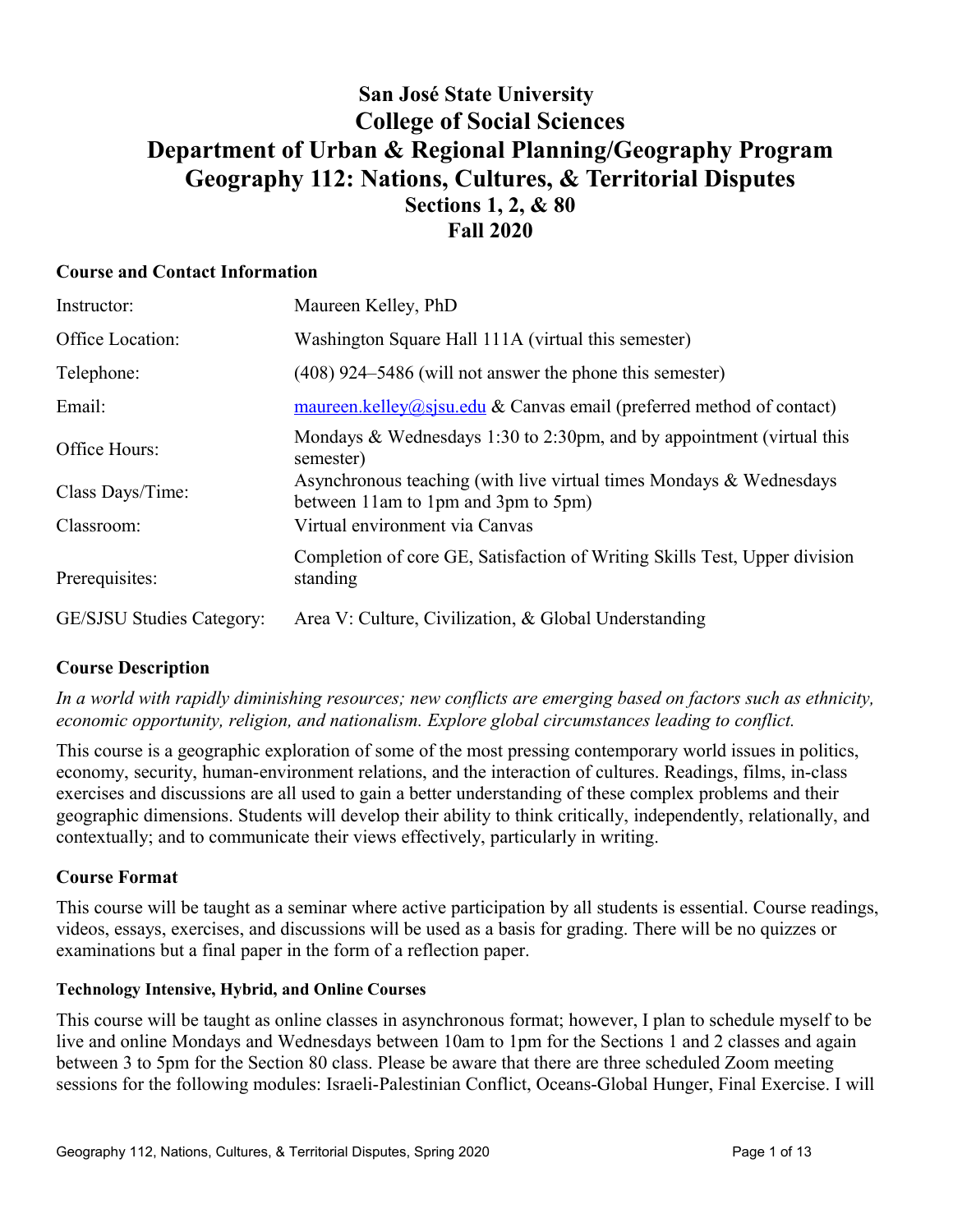schedule Zoom testing sessions one week prior to the Israeli-Palestinian Conflict module to make sure all systems are working properly.

Course materials are on the [Canvas Learning Management System course login website a](https://sjsu.instructure.com/)t [http://sjsu.instructure.com.](http://sjsu.instructure.com/) You are responsible for regularly checking with the messaging system through Canvas or MySJSU on [Spartan App Portal](http://one.sjsu.edu/) http://one.sjsu.edu to learn of any updates.

Computer Internet access is essential for accessing materials and uploading assignments on Canvas. All written assignments must be submitted and uploaded to Canvas in Adobe portable document format (.pdf) or Microsoft Word Document format (.doc) only.

## **GE Learning Outcomes (GELO)**

Upon successful completion of this course, students will be able to:

#### **GELO 1: Compare systematically the ideas, values, images, cultural artifacts, economic structures, technological developments, or attitudes of people from more than one culture outside the US.**

- 1. Readings: Human rights (United Nations, 1948) and National Public Radio (Gjelten, 2018); Democracy (Sataline, 2017), MENA sectarianism (Stub, 2020), Israeli-Palestinian conflict (Glazer, 2018), Global migration (Glazer, 2020), European Union (Broder, 2019), Climate change (Wanlund, 2019), Oceans (Wallace, 2019), Global hunger (Price, 2014), Global population (Straight, 2018), Pandemics (Glazer, 2020) from *CQ Researcher.* Global migration (Sengupta, 2015) from *The New York Times*.
- 2. Assignments: Essays 1–Human rights, 2–Democracy, 3–MENA Sectarianism, 4–European Union, 5– Global climate change, 6–Global population, 7–Pandemics; Exercises 4–Israeli-Palestinian conflict, 5– Global migration, 6–Oceans & 7–Global hunger
- 3. Activities/Experiences: Participation discussions; Exercises 4–Israeli-Palestinian conflict, 6–Oceans & 7‒Global hunger, Final‒Freedonia. Podcast: *The Middle East, identity and sectarian violence.* Videos: *The story of human rights, 1948 Universal Declaration of Human Rights: 70 year anniversary, The universal danger of ignoring human rights violations; Russia, China, and the future of democracy, Who will be the next superpower nation?; The myth of a Sunni-Shia War; How the Israeli-Palestinian Conflict began, Israeli settlers in the Occupied West Bank; Migration crisis: Time for a new approach?; Europe: From WWII to today's European Union; Climate Change: A threat multiplier; The fish on my plate; Zero Hunger Challenge, Objective Zero Hunger; World population: Seven billion and counting, Why the world population won't exceed 11 billion; The Spanish Flu of 1918: the history of a deadly pandemic and lessons for coronavirus.*

#### **GELO2: Identify the historical context of ideas and cultural traditions outside the US and how they have influenced American culture.**

- 1. Readings: Human rights (United Nations, 1948) and National Public Radio (Gjelten, 2018); Democracy (Sataline, 2017), MENA sectarianism (Stub, 2020), Israeli-Palestinian conflict (Glazer, 2018), Global migration (Glazer, 2020), European Union (Broder, 2019), Climate change (Wanlund, 2019), Oceans (Wallace, 2019), Global population (Straight, 2018), Pandemics (Glazer, 2020) from *CQ Researcher.*  Global migration (Sengupta, 2015) from *The New York Times*.
- 2. Assignments: Essays 1–Human rights, 2–Democracy, 3–MENA Sectarianism, 4–European Union, 5– Climate change, 6‒Global population, 7‒Pandemics; Exercises 4‒Israeli-Palestinian conflict, 4‒Global Migration, 6–Oceans.
- 3. Activities/Experiences: Participation discussions; Exercises 4–Israeli-Palestinian conflict, 6–Oceans. Podcast: *The Middle East, identity and sectarian violence.* Videos: *The story of human rights, 1948 Universal Declaration of Human Rights: 70 year anniversary, The universal danger of ignoring human*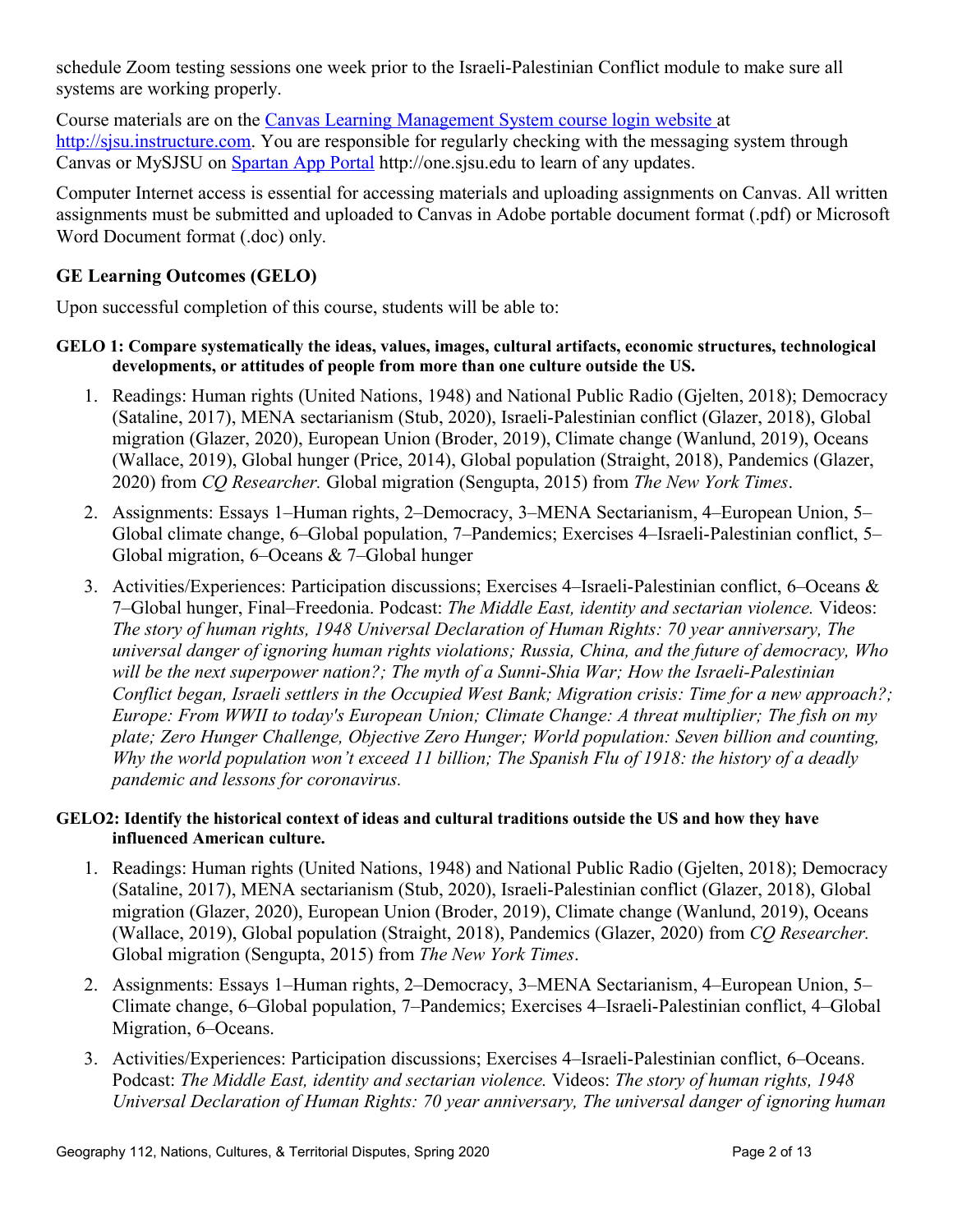*rights violations; Russia, China, and the future of democracy; The myth of a Sunni-Shia War; How the Israeli-Palestinian Conflict began, Israeli settlers in the Occupied West Bank; Migration crisis: Time for a new approach?; Europe: From WWII to today's European Union; Climate Change: A threat multiplier; The fish on my plate; World population: Seven billion and counting, Why the world population won't exceed 11 billion; The Spanish Flu of 1918: the history of a deadly pandemic and lessons for coronavirus.*

## **GELO3: Explain how a culture outside the U.S. has changed in response to internal and external pressures.**

- 1. Readings: Human rights (United Nations, 1948) and National Public Radio (Gjelten, 2018); Free speech/protests (Wanlund, 2020), Democracy (Sataline, 2017), China (Broder, 2020), India (Broder, 2018), MENA sectarianism (Stub, 2020), Israeli-Palestinian conflict (Glazer, 2018), Global migration (Glazer, 2020), European Union (Broder, 2019) from *CQ Researcher.* Global migration (Sengupta, 2015) from *The New York Times*.
- 2. Assignments: Essays 1–Human rights, 2–Democracy, 3–MENA Sectarianism, 4–European Union; Exercises 1–Free speech/protests, 2–China, 3–India, 4–Israeli-Palestinian conflict, 5–Global migration, Final‒Freedonia.
- 3. Activities/Experiences: Participation discussions; Exercises 4–Israeli-Palestinian conflict, Final– Freedonia. Podcast: *The Middle East, identity and sectarian violence.* Videos: *The story of human rights, 1948 Universal Declaration of Human Rights: 70 year anniversary, The universal danger of ignoring human rights violations; 2019: A year of protest, George Floyd killing sparks worldwide protests against racism; Russia, China, and the future of democracy, Who will be the next superpower nation?; Understanding the rise of China; India rising; The myth of a Sunni-Shia War; How the Israeli-Palestinian Conflict began, Israeli settlers in the Occupied West Bank; Migration crisis: Time for a new approach?; Europe: From WWII to today's European Union.*

## **Course Learning Outcomes (CLO)**

Upon successful completion of this course, students will be able to:

#### **CLO1: Identify the diversity of issues in an appropriate manner.**

- **CLO2: Demonstrate their ability to articulate and discuss their values and engage in civil discourse.**
- **CLO3: Address significant achievements of the human intellect and imagination in a comparative context to understand and appreciate different ideas, cultures, values, religions, institutions, languages, and peoples of the world.**
	- 1. Readings: Human rights (United Nations, 1948) and National Public Radio (Gjelten, 2018); Free speech/protests (Wanlund, 2020), Democracy (Sataline, 2017), China (Broder, 2020), India (Broder, 2018), MENA sectarianism (Stub, 2020), Israeli-Palestinian conflict (Glazer, 2018), Global migration (Glazer, 2020), European Union (Broder, 2019), Climate change (Wanlund, 2019), Oceans (Wallace, 2019), Global hunger (Price, 2014), Global population (Straight, 2018), Pandemics (Glazer, 2020) from *CQ Researcher.* Global migration (Sengupta, 2015) from *The New York Times*.
	- 2. Assignments: Essays 1–Human rights, 2–Democracy, 3–MENA Sectarianism, 4–European Union, 5– Global climate change, 6–Global population, 7–Pandemics; Exercises 1–Free speech/protests, 2–China, 3‒India, 4‒Israeli-Palestinian conflict, 5‒Global migration, 6‒Oceans & 7‒Global hunger
	- 3. Activities/Experiences: Participation discussions; Exercises 4–Israeli-Palestinian conflict, 6–Oceans & 7‒Global hunger, Final‒Freedonia. Podcast: *The Middle East, identity and sectarian violence.* Videos: *The story of human rights, 1948 Universal Declaration of Human Rights: 70 year anniversary, The*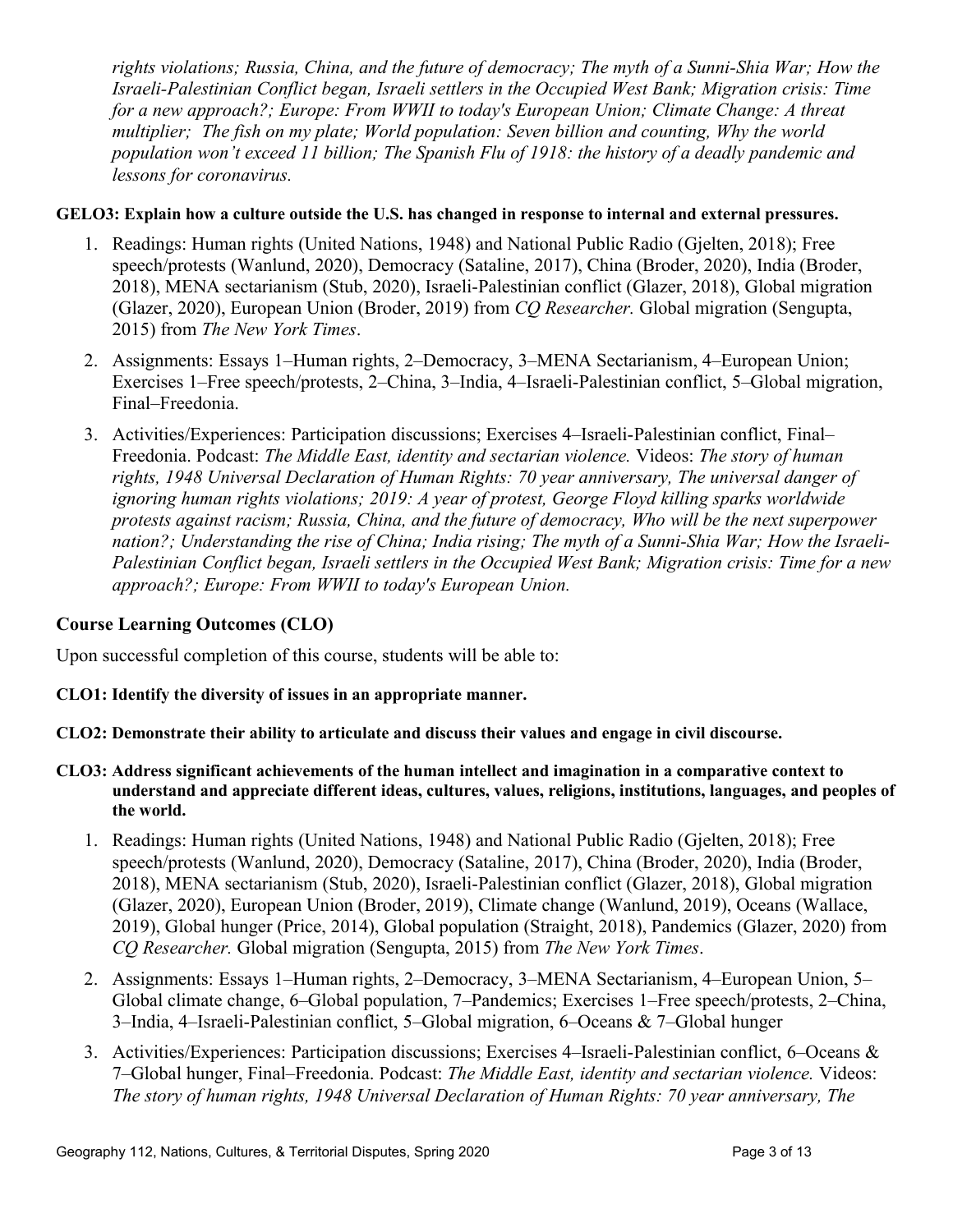*universal danger of ignoring human rights violations; 2019: A year of protest, George Floyd killing sparks worldwide protests against racism; Russia, China, and the future of democracy, Who will be the next superpower nation?; Understanding the rise of China; India rising; The myth of a Sunni-Shia War; How the Israeli-Palestinian Conflict began, Israeli settlers in the Occupied West Bank; Migration crisis: Time for a new approach?; Europe: From WWII to today's European Union; Climate Change: A threat multiplier; The fish on my plate; Zero Hunger Challenge, Objective Zero Hunger; World population: Seven billion and counting, Why the world population won't exceed 11 billion; The Spanish Flu of 1918: the history of a deadly pandemic and lessons for coronavirus.*

## **Required Readings**

Access the *CQ Researcher* articles via the SJSU [Dr. Martin Luther King Jr. Library](https://www.sjlibrary.org/) website at <https://www.sjlibrary.org/>and perform a search for the journal title. All articles are free to download for matriculating students. Alternatively, check on the Canvas Learning Management module page links to see if the journal articles have been uploaded. Other course-related materials can be accessed via the provided active URL link for each module's Readings page. Also, given the fluid nature of some of the class topics, more current articles may be substituted with advanced notice via in-class and Canvas notices.

- Broder, J. (2018, October 5). India today. *CQ researcher*, 28, 825–848. Retrieved from http://library.cqpress.com/
- Broder, J. (2019, April 5). European Union at a crossroads. *CQ researcher, 29*. <http://library.cqpress.com/cqreseacher/cqresrre2019040500>
- Broder, J. (2020, July 24). China rising. *CQ Researcher, 30*(27). <http://library.cqpress.com/cqresearcher/cqresrre2020072400>
- Gjelten, T. (2018, December 10). Boundlessly idealistic, Universal Declaration Of Human Rights is still resisted. *National Public Radio*. [https://www.npr.org/2018/12/10/675210421/its-human-rights-day](https://www.npr.org/2018/12/10/675210421/its-human-rights-day-however-its-not-universally-accepted)[however-its-not-universally-accepted](https://www.npr.org/2018/12/10/675210421/its-human-rights-day-however-its-not-universally-accepted)
- Glazer, S. (2018, April 13). The Israeli-Palestinian conflict. *CQ Researcher*, 28, 317–340. <http://library.cqpress.com/>
- Glazer, S. (2020a, January 17). Global migration. *CQ Researcher, 30*. <http://library.cqpress.com/cqresearcher/cqresrre2020011700>
- Glazer, S. (2020b, June 26). Zootonic diseases. *CQ Researcher, 30*(24). [http://library.cqpress.com/cqresearcher/cqresrre2020062600](file:///C:/Users/mkell/Teaching/G112/Syllabi/Fa20/Glazer,%20S.%20(2020,%20June%2026).%20Zootonic%20diseases.%20CQ%20Researcher,%2030(24).%20Retrieved%20from%20http:%2F%2Flibrary.cqpress.com%2Fcqresearcher%2Fcqresrre2020062600)
- Mastrine, J. (2020). *How to spot 11 types of media bias*. AllSides. [https://www.allsides.com/media-bias/how-to](https://www.allsides.com/media-bias/how-to-spot-types-of-media-bias)[spot-types-of-media-bias](https://www.allsides.com/media-bias/how-to-spot-types-of-media-bias)
- Office of the High Commissioner for Human Rights. (2004). *Universal Declaration of Human Rights (1948)*. [http://www.ohchr.org/Documents/Publications/ABCannexesen.pdf.](http://www.ohchr.org/Documents/Publications/ABCannexesen.pdf)
- Price, T. (2014, August 8). Global hunger. *CQ Researcher*, 24, 673–696. http://library.cqpress.com/
- Sataline, S. (2017, October 20). Democracies under stress. *CQ Researcher, 27*, 869–892. [http://library.cqpress.com/](http://library.cqpress.com/%20)
- Sengupta, S. (2015, August 28). Migrant or refugee? There is a difference, with legal implications. *The New York Times*.<https://www.nytimes.com/2015/08/28/world/migrants-refugees-europe-syria.html>
- Straight, S. (2018, June 22). Global population pressures. *CO Researcher*, 28, 537–560. [http://library.cqpress.com/](http://library.cqpress.com/%20)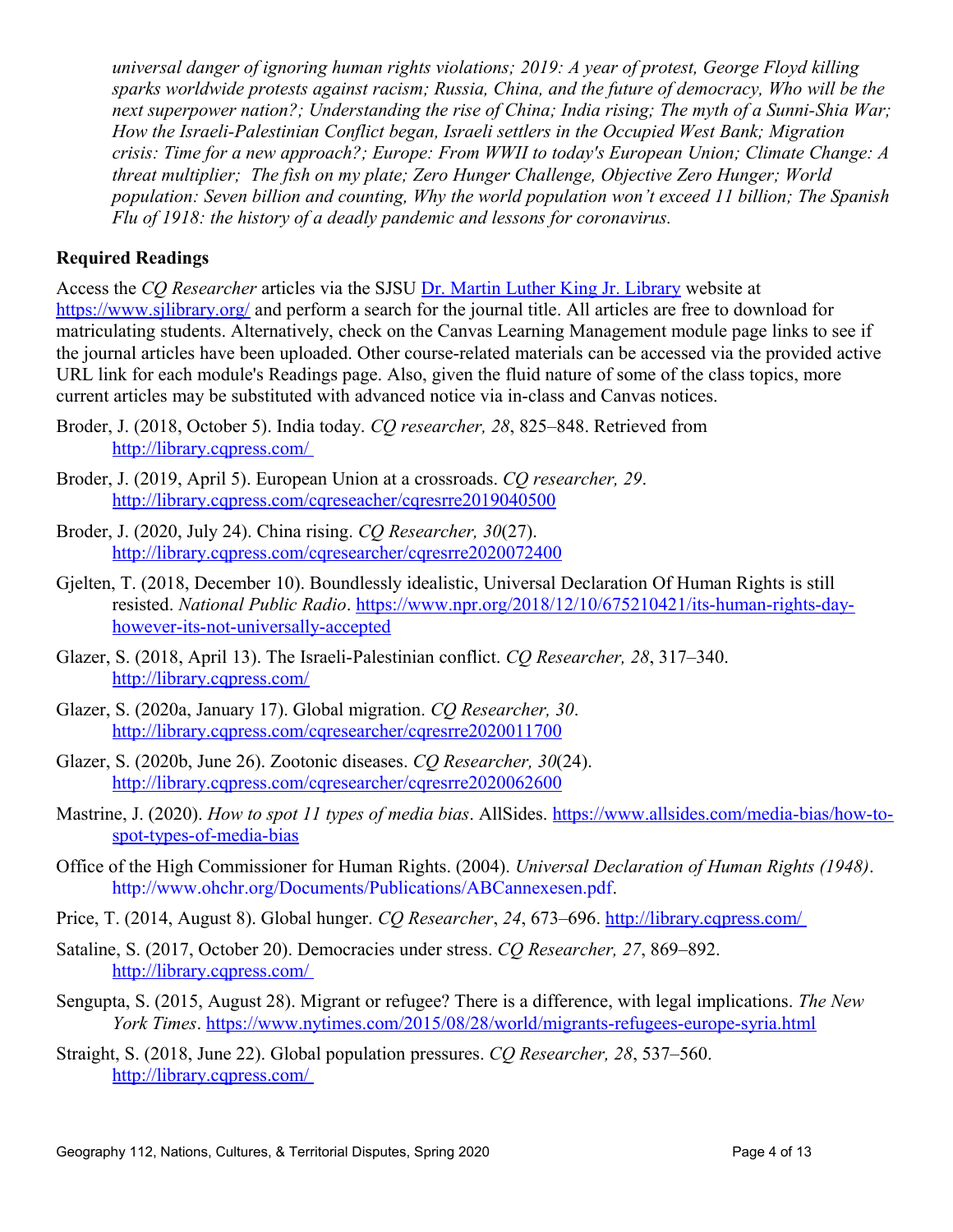Stub, S. T. (2020, May 29). Christians in the Mideast. *CQ Researcher, 30*(20). [http://library.cqpress.com/cqresearcher/cqresrre2020052900](file:///C:/Users/mkell/Teaching/G112/Syllabi/Fa20/Stub,%20S.%20T.%20(2020,%20May%2029).%20Christians%20in%20the%20Mideast.%20CQ%20Global%20Researcher,%2030(20).%20Retrieved%20from%20http:%2F%2Flibrary.cqpress.com%2Fcqresearcher%2Fcqresrre2020052900)

- Wallace, C. P. (2019, May 31). Global fishing controversies. *CQ Researcher, 29*. <http://cqpress.com/cqresearcher/cqresrre2019053100>
- Wanlund, W. (2017, September 22). Climate change and national security. *CQ Researcher*, 27, 773‒796. [http://library.cqpress.com/](http://library.cqpress.com/%20)
- Wanlund, B. (2020, May 1). Global protest movements. CQ Researcher, 30(17). http://library.cqpress.com/cqresearcher/cqresrre2020050100

## **Course Requirements and Assignments**

#### **Writing**

The minimum writing requirement for this course is 3,000 words in a language and style appropriate to the discipline of Geography. Please use the American Psychological Association (APA) style for all papers in the class. Information and weblinks to APA style guidelines can be found on the Canvas website.

| Writing                 | <b>Minimum</b><br>Words |
|-------------------------|-------------------------|
| Essays $(7)$            | 1,200                   |
| Exercises (8)           | 1,000                   |
| Participation responses | 300                     |
| Reflection paper        | 500                     |
| <b>Total:</b>           | 3,000                   |

#### **Essays**

There will be seven one page, double-spaced (200 to 300 minimum word) responses to the readings (and videos where appropriate) and discussions for the week's topic. This is not a summary of the readings, but a thoughtful response to the issues discussed by the author, and the questions that I pose to you as your instructor. Each essay is worth 10 points for a total of 50 points, ~17% of the final grade, where two of the lowest scores will be eliminated from grade calculations. Detailed instructions for writing the essays are provided on Canvas. Please be aware all grades are posted on Canvas and grade calculations are performed in the instructor's spreadsheet.

#### **Exercises**

There will be seven in-class, 100 to 150 minimum word, exercises on the week's topic based on readings and videos, where appropriate. These are group activities and are completed in class and cannot be made up except in the case of a documented excused absence. Each exercise is worth 10 points for a total of 50 points,  $\sim$ 17% of the final grade, where two of the lowest scores will be eliminated from grade calculations. Detailed instructions for writing the exercises are provided on Canvas. Please be aware all grades are posted on Canvas and grade calculations are performed within the instructor's spreadsheet.

## **Class Participation**

Plan to attend all class meetings. Active participation is a vital element of the course. This not only makes the class more interesting and enjoyable, but you are responsible for material discussed during class and you cannot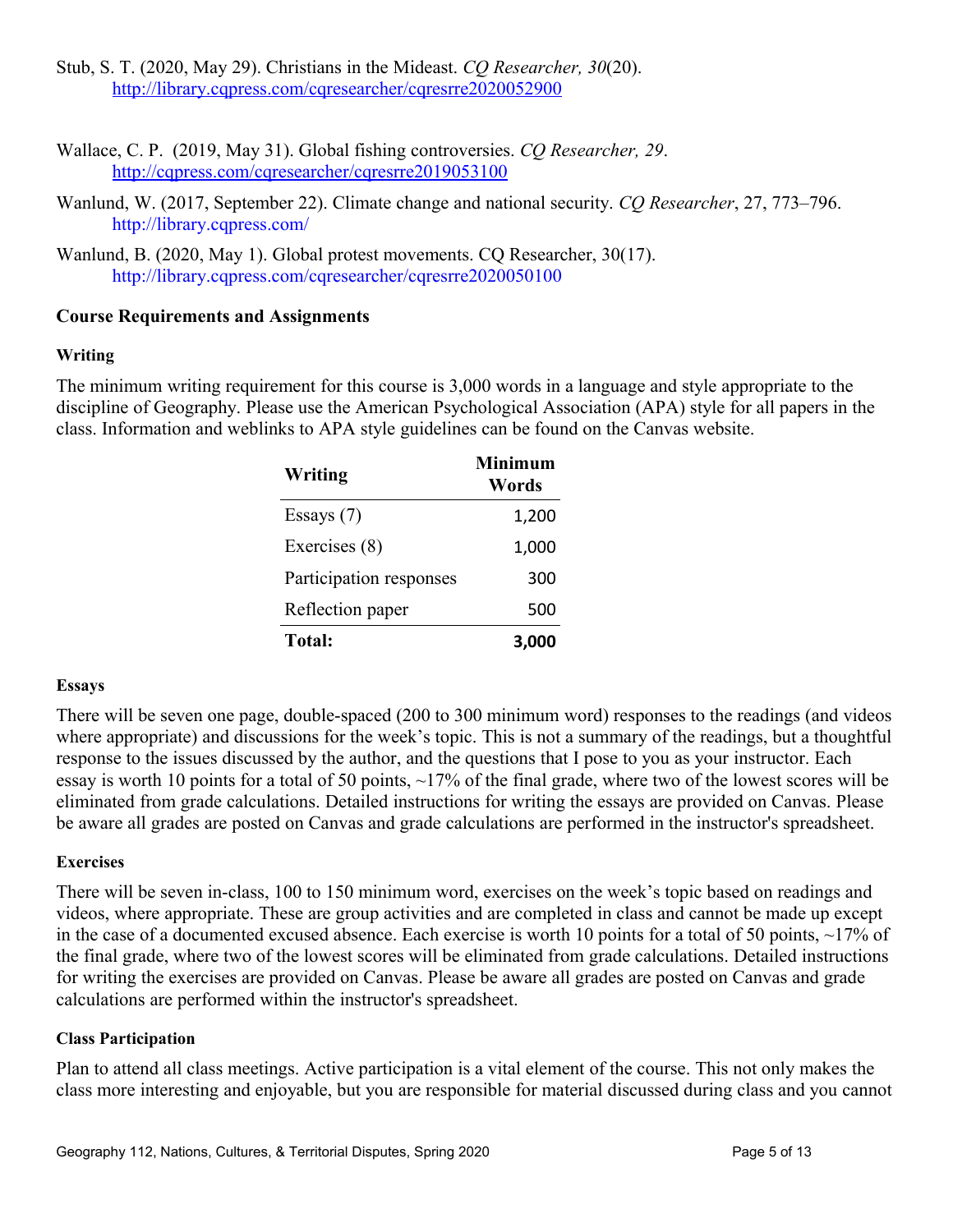earn an "A" without participating. Your class participation grade will include contributing to discussions and inclass exercises. These activities can only be completed in class and cannot be made up except in the case of a documented excused absence.

Quality participation also includes reading weekly assignments prior to attending class, volunteering information and ideas to discussions, asking and answering questions, and being an active participant on Canvas. The majority of the participation points are earned by responding on the appropriate Canvas Participation page the answers to questions posed each class session. The questions will be posted on the Canvas website on the Assignments web pages and you will have two weeks to respond for potential full credit. Class participation is worth 100 points or  $\sim$ 33% of your final grade, which 10 points out of the 100 points will be calculated based on your Canvas activities bi-weekly (Canvas interaction score).

The Canvas interaction score (maximum 10 points) will be weighted based on the median score of all students in the class:

Weekly Weighted Score = Page Views + Participation + (Submissions + On-time Submissions – Late Submissions – Missing Submissions)

## **Final Paper**

There is one paper required for this course—a short reflection paper (about two to three pages) based on your learning and understanding of current world events as a result of this class and other relevant outside experiences. The final paper is worth 50 points,  $\sim$ 17%, of your final grade.

## **University Policies**

Please review University policies regarding syllabi at:

- [University Syllabus Policy S16-9](http://www.sjsu.edu/senate/docs/S16-9.pdf) at http://www.sjsu.edu/senate/docs/S16-9.pdf.
- Office of Undergraduate Education's [Syllabus Information web page](http://www.sjsu.edu/gup/syllabusinfo/) at http://www.sjsu.edu/gup/syllabusinfo/

"Success in this course is based on the expectation that students will spend, for each unit of credit, a minimum of 45 hours over the length of the course (normally 3 hours per unit per week with 1 of the hours used for lecture) for instruction or preparation/studying or course related activities including but not limited to internships, labs, clinical practica. Other course structures will have equivalent workload expectations as described in the syllabus."

University policy F69–24 at<http://www.sjsu.edu/senate/docs/F69-24.pdf>states that "Students should attend all meetings of their classes, not only because they are responsible for material discussed therein, but because active participation is frequently essential to insure maximum benefit for all members of the class. Attendance per se shall not be used as a criterion for grading."

"Success in this course is based on the expectation that students will spend, for each unit of credit, a minimum of 45 hours over the length of the course (normally three hours per unit per week) for instruction, preparation/studying, or course related activities, including but not limited to internships, labs, and clinical practica. Other course structures will have equivalent workload expectations as described in the syllabus."

## **Final Examination or Evaluation**

Per University guidelines, "Faculty members are required to have a culminating activity for their courses, which can include a final examination, a final research paper or project, a final creative work or performance, a final portfolio of work, or other appropriate assignment."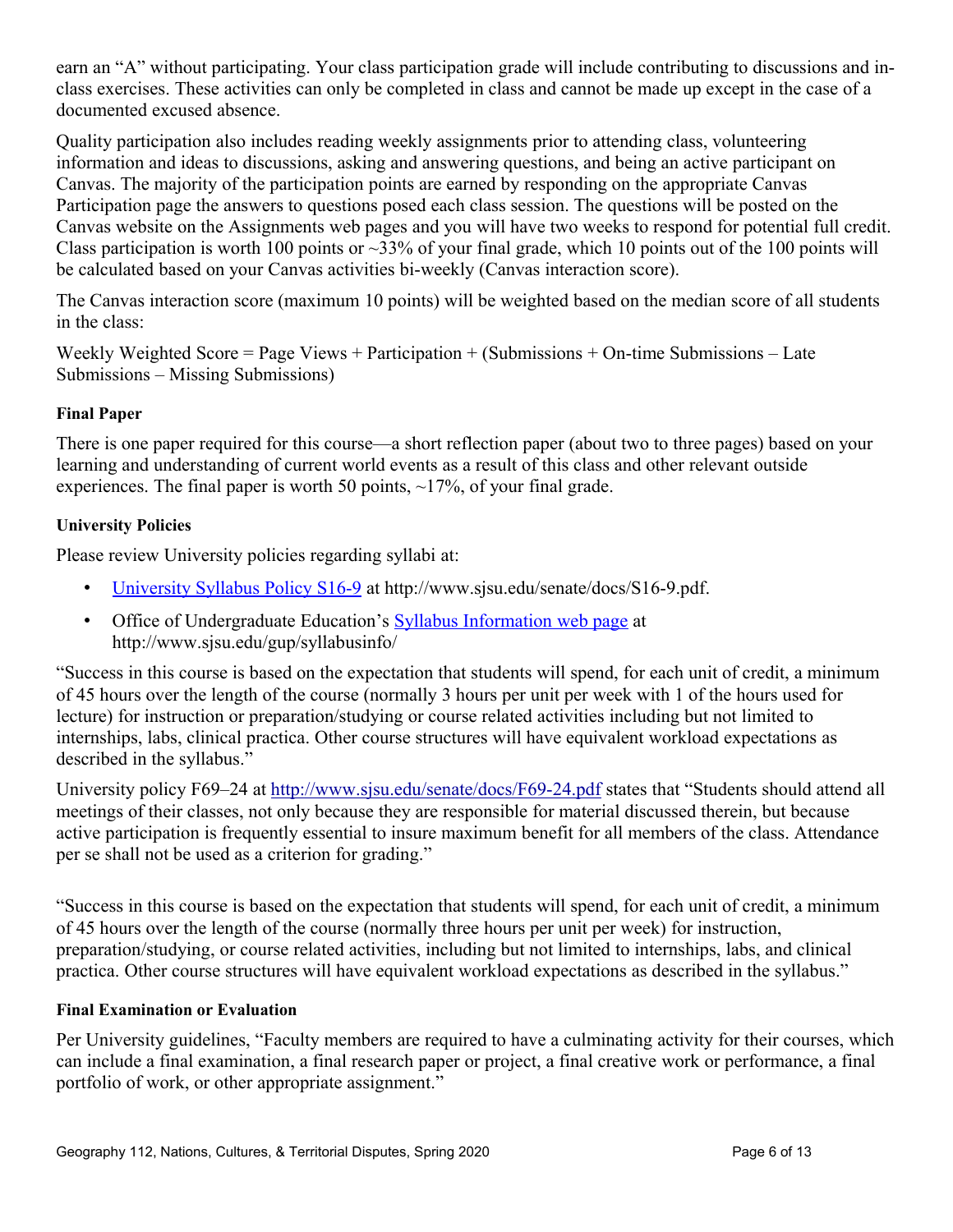The final exercise is an in-class group activity that will take place via Zoom conference call on the day and time of the final scheduled final either 10 or 11 December, 2020. The exercise is a scenario where students sign up to run and manage a fictional government, such as the president or prime minister or a minister of a cabinet position. Other students can sign up to be opposing forces that either want to make the country better or overthrow the government. The instructor plays the role of outside forces and will determine when the exercise is over—1 hour or until the government is overthrown whichever comes first. There will be a 20-minute debriefing session after the exercise. Signups for roles will be on Canvas the first week of December. The exercise is the culminating experience for the course and is worth 50 points or  $\sim$ 17% of the final grade.

## **Grading Information**

## **Determination of Grades**

A strong performance in all areas of assessment is necessary to achieve the highest grade in this course. You will not be graded on attendance. However, it is not possible to do well if you are not present in class to join in discussions and to complete assignments and exercises.

It is your responsibility to inform me in advance if you know you must miss a class for a valid reason. Excused absences refer to illness, family responsibilities, and similar necessities. Exceptions to these policies will be made only in the case of officially documented emergencies. Contact me regarding emergencies as soon as possible—before an assignment is due rather than after it is already late—so special arrangements may be made.

#### **Grade Breakdown**

| <b>Assignments</b> | <b>Points</b> | Percent |
|--------------------|---------------|---------|
| Essays $(5)$       | 50            | 16.7    |
| Exercises (5)      | 50            | 16.7    |
| Final Exercise     | 50            | 16.7    |
| Participation      | 100           | 33.3    |
| Reflection paper   | 50            | 16.7    |
| <b>Total</b>       | 300           | 100     |

## **Letter Grades**

| Grade        | <b>Points</b>  | <b>Percentages</b> |
|--------------|----------------|--------------------|
| A plus       | 291.0 to 300.0 | 97.00% to 100.00%  |
| $\mathsf{A}$ | 279.0 to 290.9 | 93.00% to 96.99%   |
| A minus      | 270.0 to 278.9 | 90.00% to 92.99%   |
| B plus       | 261.0 to 269.9 | 87,00% to 89,99%   |
| B            | 249.0 to 260.9 | 83.00% to 86.99%   |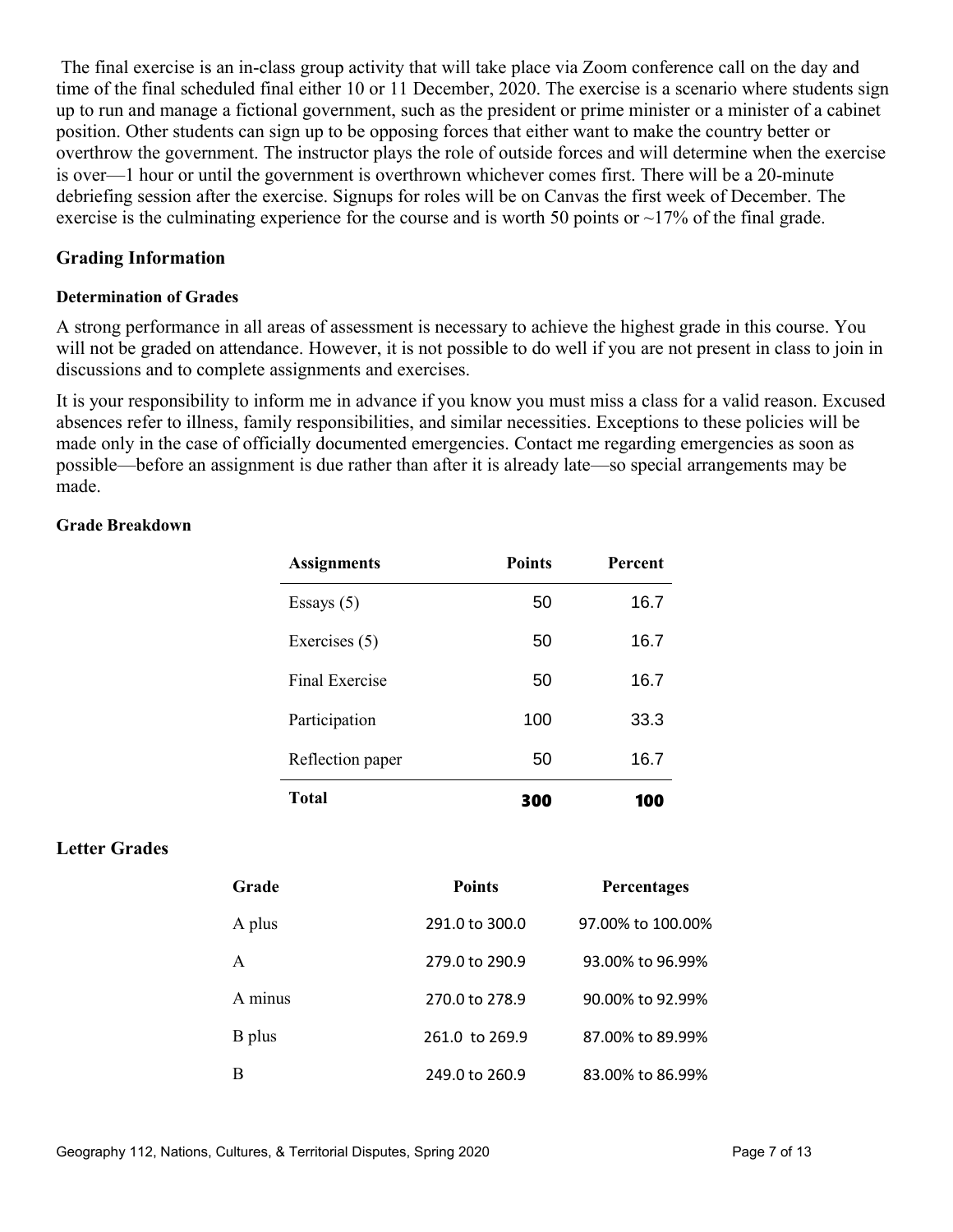| Grade       | <b>Points</b>  | <b>Percentages</b> |
|-------------|----------------|--------------------|
| B minus     | 240.0 to 248.9 | 80.00% to 82.99%   |
| C plus      | 231.0 to 239.9 | 77,00% to 79,99%   |
| C           | 219.0 to 230.9 | 73,00% to 76,99%   |
| $C$ minus   | 210.0 to 218.9 | 70.00% to 72.99%   |
| D plus      | 201.0 to 209.9 | 67,00% to 69,99%   |
| D           | 189.0 to 200.9 | 63.00% to 66.99%   |
| $D$ minus   | 180.0 to 188.9 | 60.00% to 62.99%   |
| $\mathbf F$ | 0.00 to 179.9  | 0.00% to 59.99%    |

Note that "All students have the right, within a reasonable time, to know their academic scores, to review their grade-dependent work, and to be provided with explanations for the determination of their course grades." See University Policy F13–1 at<http://www.sjsu.edu/senate/docs/F13-1.pdf>for more details.

## **Penalty for Late or Missed Work**

Assignments not submitted on the due date and assigned time will be marked down. There will be a 2% reduction in grade for each calendar day that your assignment is late. Any assignment that is overdue by two weeks (four class meetings, 14 calendar days) is considered late and will receive a zero (0).

#### **Extra Credit**

There is no scheduled extra credit at this time.

#### **Grading Information for GE/100W**

"Passage of the Writing Skills Test (WST) or ENGL/LLD 100A with a C or better (C‐ not accepted), and completion of Core General Education are prerequisite to all SJSU Studies courses. Completion of, or coregistration in, 100W is strongly recommended. A minimum aggregate GPA of 2.0 in GE Areas R, S, & V shall be required of all students."

#### **Classroom Protocol**

We all want to be in a positive learning environment. Course content can be challenging. I expect everyone to be respectful of opinions, other students, and the instructor. I will make every effort to be prepared for class, *have an online presence for all classes on Mondays and Wednesdays between approximately 10am to 5pm*, and be available during my office hours for help.

I expect my students to be prepared for class, *contribute to Canvas discussions in a timely fashion*, and turn in assignments on time. I expect all students to refrain from reading non-course-related materials during class *(remember we are in a virtual environment, so be careful during our Zoom session)*, Computers are essential for course related work.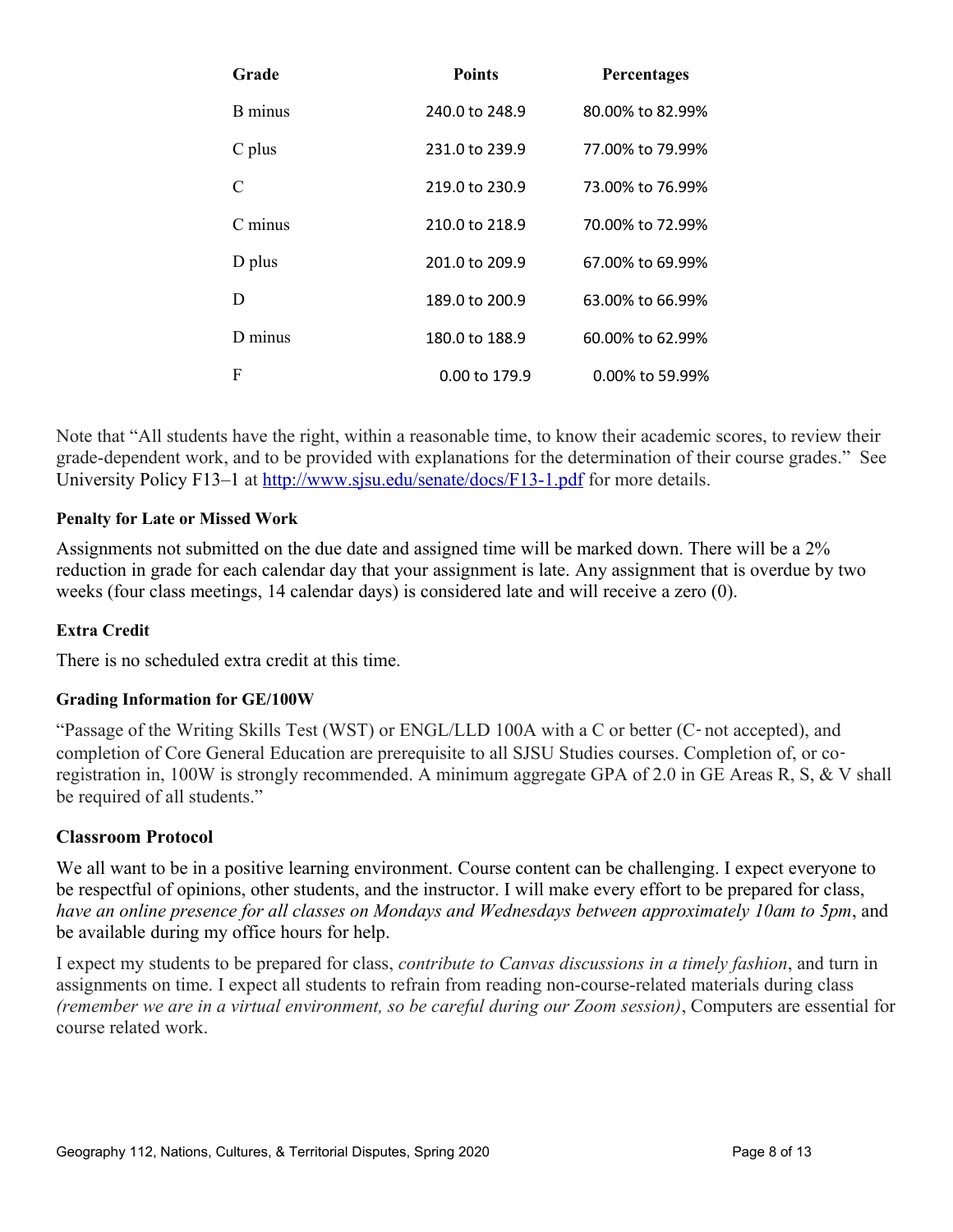## **Zoom Classroom Protocol**

#### **Use of Cameras in Class**

Please be aware that I understand if you are reluctant to show yourself and your surroundings via video conferencing. Therefore, I will be flexible requiring everyone must have their webcams on.

#### **Recording of Zoom Classes**

"University [P]olicy (S12–7) at<https://www.sjsu.edu/senate/docs/S12-7.pdf>requires consent from all individuals who will appear in a class recording. If a student does not wish to be identified in a class recording, you might allow an "anonymous" option (e.g., student temporarily turning off identifying information from the Zoom session, including name and picture, prior to recording)."

Currently, I do not plan to record the visual portion of Zoom sessions; however, if students wish to have their sessions recorded, then there should be a plurality of students agreeing to the digital recordings. You are under no obligations whether you agree or not. If students use the text messaging portion, then I will copy and paste the session and post via Canvas.

## **University Policies**

Per [University Policy S16-9](http://www.sjsu.edu/senate/docs/S16-9.pdf) [\(http://www.sjsu.edu/senate/docs/S16-9.pdf\)](http://www.sjsu.edu/senate/docs/S16-9.pdf), relevant university policy concerning all courses, such as student responsibilities, academic integrity, accommodations, dropping and adding, consent for recording of class, etc. and available student services (e.g. learning assistance, counseling, and other resources) are listed on [Syllabus Information web page](http://www.sjsu.edu/gup/syllabusinfo/) (http://www.sjsu.edu/gup/syllabusinfo), which is hosted by the Office of Undergraduate Education. Make sure to visit this page to review and be aware of these university policies and resources.

#### **Additional Information**

## **Writing Guidelines**

**Correct use of English is a fundamental requirement for your assignments to be graded.** If a minimum of 20 errors in spelling, syntax, grammar, or technical errors are detected, then there is an automatic 10% reduction in grade for all essays. Grading rubrics for essays and exercises are on the Canvas website.

**Formal academic writing guidelines are essential for this course**. Please upload your assignments as either an MSWord document (.doc) or Portable Document File (.pdf) only.

All assignments must be written using formal academic writing styles conforming to standard guidelines:

- lastname first initial\_course number\_assignment number (ie kelleym\_G112F1\_essay1.doc)
- Times New Roman 12pt normal font
- double line spacing
- 1" margin all around
- APA citation method
- reference page (anytime you cite other work)
- page numbers
- use proper headings and enumeration styles
- Use style sheets and formatting styles—style sheets are your friends!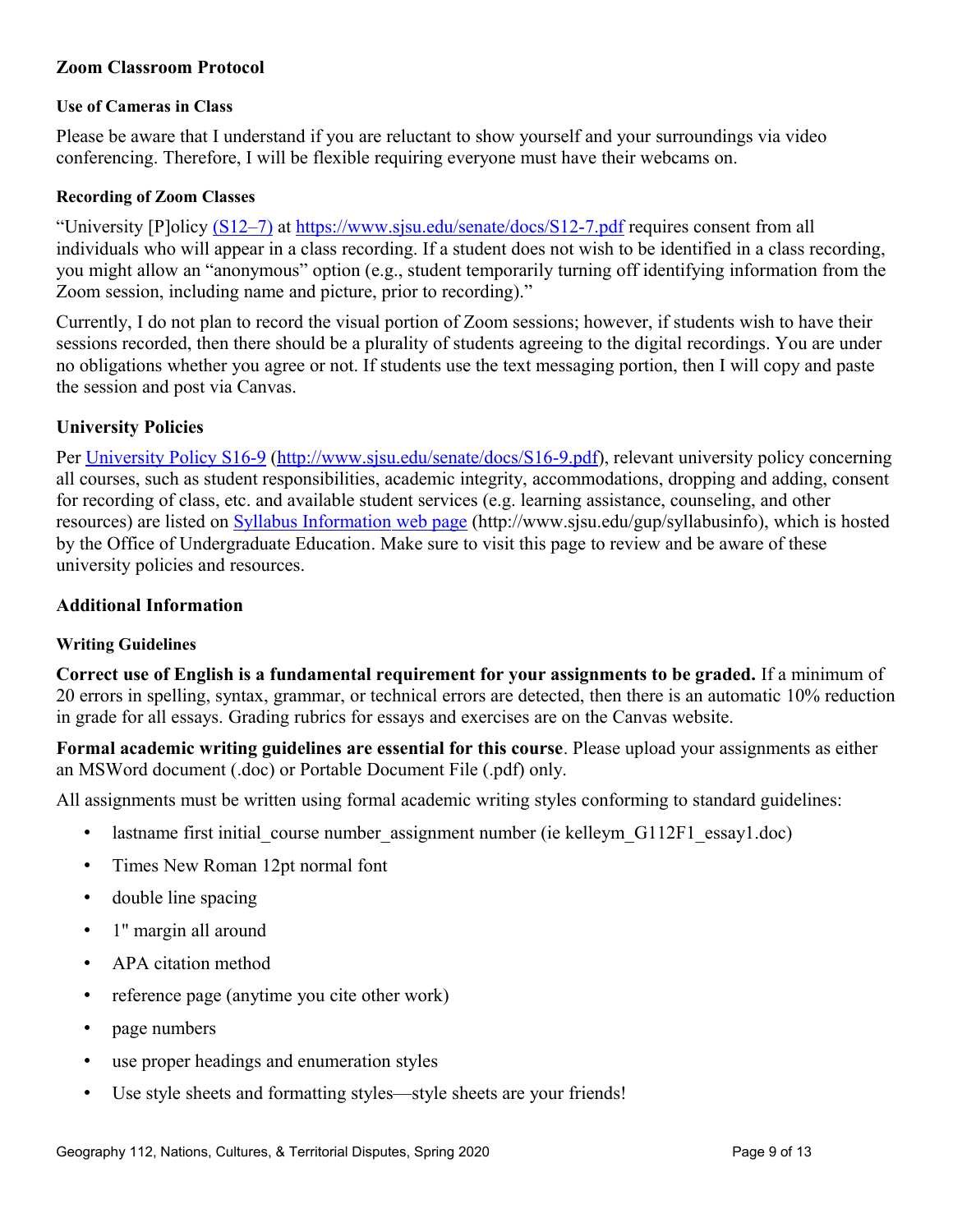- DO NOT add your student name/class/date heading on your assignments because the file name and date stamp on Canvas provides me with this information and wastes precious space
- Do not include questions or prompts on assignments. The grader knows what the questions are and wastes space, as well as possibly adding to the assignment TurnItIn score.

If any of the above standards are not adhered to, then for each violation of a major bullet point a reduction of 0.1 point will be assessed from your total score. Refer to the [Purdue Owl General APA Guidelines](https://owl.english.purdue.edu/owl/resource/560/01/) webpage.

I am your target audience. Therefore, I expect a formal tone from your essays: **no breezy style** and **no contractions**. If any of the previously mentioned styles are used, then they will be counted as an error of syntax and/or grammar. Refer to the [Purdue Owl Appropriate Language: Overview](https://owl.english.purdue.edu/owl/resource/608/01/) webpage for more information.

Remember, the first 20 errors will be counted and an overall 10% reduction will be assessed on your assignment. Therefore, it is vital that you proofread your paper before you submit!

Please refer to the writing guidelines in the course Canvas>Files folder for more information.

#### **...and finally...**

Please email me via the Canvas mail system a picture of a squirrel to show that you have read and understood the content of this course syllabus.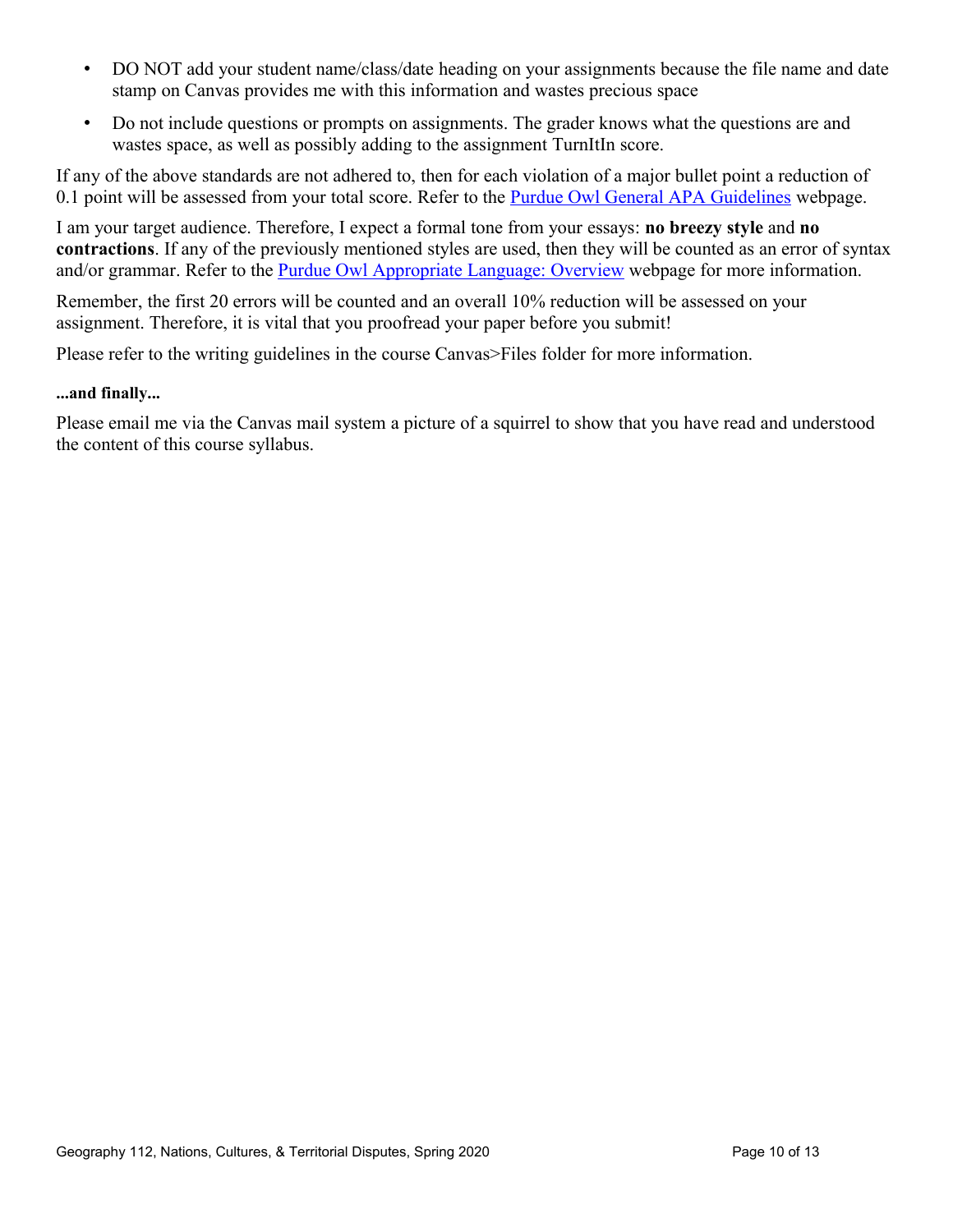# **Geography 112 / Nations, Cultures, & Territorial Disputes Fall 2020 Course Schedule**

*Schedule is subject to change with fair notice and will be made available on the Canvas webpage and via email.* 

## **Course Schedule**

|                          |       |                                                           |                                       |                                                                                                                         | Assign. &<br><b>Signups</b> | Learning                     |
|--------------------------|-------|-----------------------------------------------------------|---------------------------------------|-------------------------------------------------------------------------------------------------------------------------|-----------------------------|------------------------------|
| Week                     | Date  | <b>Topic</b>                                              | <b>Readings</b>                       | <b>Activities</b>                                                                                                       | <b>Due</b>                  | <b>Outcomes</b>              |
|                          | 08/19 | Introductions                                             | Course Syllabus                       | Canvas Introductions                                                                                                    |                             |                              |
| $\overline{2}$           | 08/24 | Human Rights                                              | Gjelten (2018)<br><b>OHCHR (2004)</b> | Videos: The Story of Human<br>Rights; UDHR: 70 Years; The<br>universal danger of ignoring<br>human rights<br>Discussion |                             | <b>GELO 1-3</b><br>CLO 1-3   |
| $\overline{2}$           | 08/26 | Human Rights                                              |                                       | Discussion<br>Essay 1                                                                                                   |                             | <b>GELO 1-3</b><br>CLO 1-3   |
| 3                        | 08/31 | Free Speech/Protests<br><b>LAST DAY TO</b><br><b>DROP</b> | Wanlund (2020)                        | Videos: Year of protest; Floyd<br>killing sparks worldwide protests<br>Discussion                                       |                             | GELO <sub>3</sub><br>CLO 1-3 |
| 3                        | 09/02 | Free Speech/Protests                                      |                                       | Discussion<br>Exercise 1                                                                                                | Essay 1                     | GELO <sub>3</sub><br>CLO 1-3 |
| $\overline{\mathcal{A}}$ | 09/07 | <b>LABOR DAY</b>                                          |                                       |                                                                                                                         |                             |                              |
| $\overline{4}$           | 09/08 | Democracy<br><b>LAST DAY TO ADD</b>                       | Sataline (2017)                       | Videos: Russia, China, & the<br>future of democracy; Who will be<br>the next superpower?<br>Discussion                  |                             | <b>GELO 1-3</b><br>CLO 1-3   |
| $\overline{\mathcal{A}}$ | 09/09 | Democracy                                                 |                                       | Discussion<br>Essay 2                                                                                                   | Exer 1                      | <b>GELO 1-3</b><br>CLO 1-3   |
| 5                        | 09/14 | China                                                     | Broder (2020)                         | Video: Understanding the rise of<br>China<br>Discussion                                                                 |                             | GELO <sub>3</sub><br>CLO 1-3 |
| 5                        | 09/16 | China                                                     |                                       | Discussion<br>Exercise 2                                                                                                | Essay 2                     | GELO <sub>3</sub><br>CLO 1-3 |
| 6                        | 09/21 | India                                                     | Broder (2018)                         | Video: India rising<br>Discussion                                                                                       |                             | GELO <sub>3</sub><br>CLO 1-3 |
| 6                        | 09/22 | India                                                     |                                       | Discussion<br>Exercise 3                                                                                                | Exer 2                      | GELO <sub>3</sub><br>CLO 1-3 |
| $\overline{7}$           | 09/28 | <b>MENA</b> Sectarianism                                  | Stub (2020)                           | Videos: Myth of a Sunni-Shia<br>War; Middle East, identity and<br>sectarian violence<br>Discussion                      |                             | <b>GELO 1-3</b><br>CLO 1-3   |
| $\overline{7}$           | 09/30 | <b>MENA</b> Sectarianism                                  |                                       | Discussion<br>Essay 3                                                                                                   | Exer 3                      | GELO 1-3<br>CLO 1-3          |
| 8                        | 10/05 | Israeli-Palestinian<br>Conflict                           | Glazer (2018)                         | Videos: How the Israeli-<br>Palestinian conflict began;<br>Israeli Settlers in the Occupied<br>West Bank<br>Discussion  |                             | <b>GELO 1-3</b><br>CLO 1-3   |
| 8                        | 10/07 | Israeli-Palestinian<br>Conflict                           |                                       | Zoom Session<br>Exercise 4                                                                                              | Essay 3                     | <b>GELO 1-3</b><br>CLO 1-3   |
| 9                        | 10/12 | <b>Global Migration</b>                                   | Glazer (2020a)                        | Video: Migration crisis: Time for<br>a new approach?                                                                    |                             | <b>GELO 1-3</b><br>CLO 1-3   |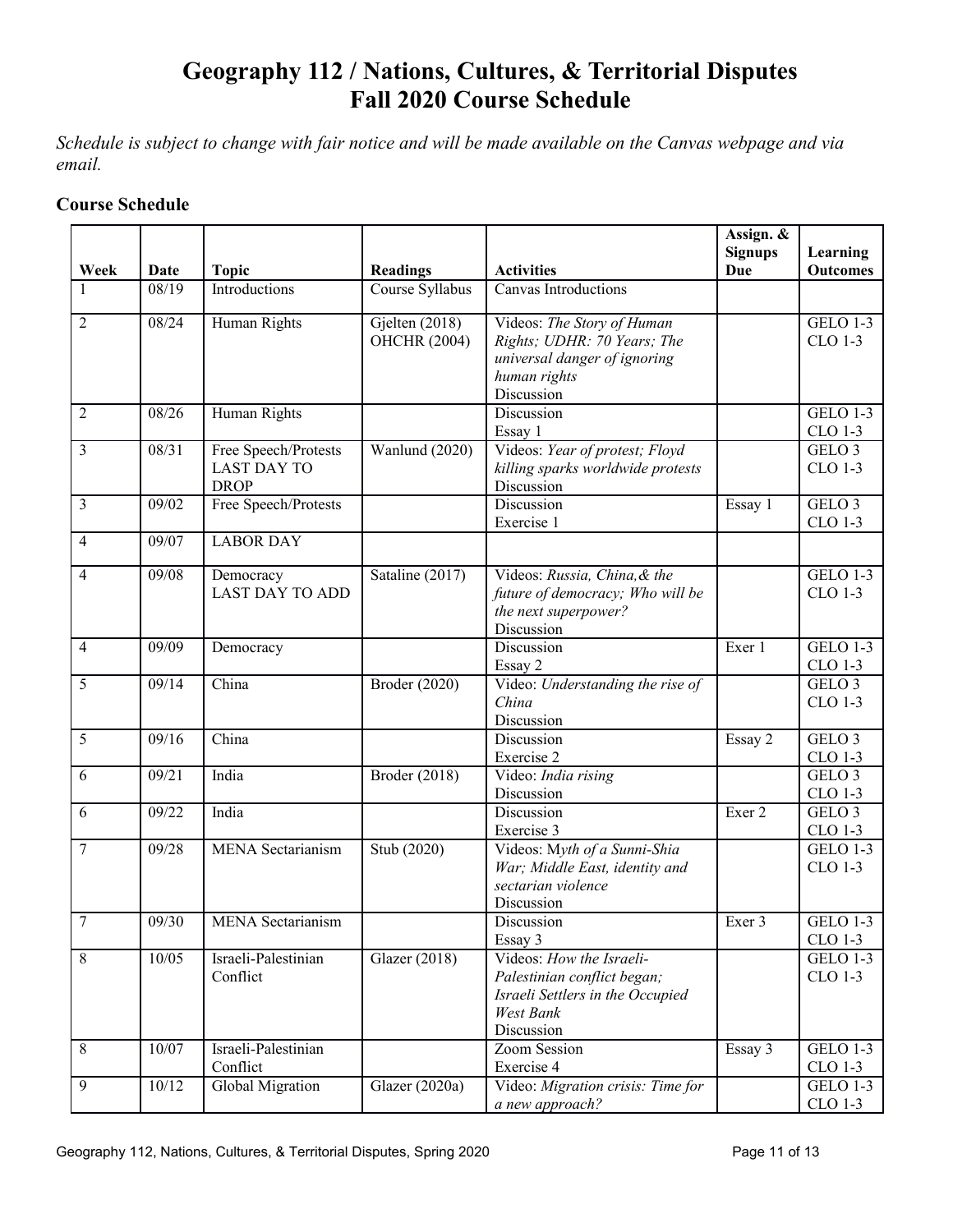| Discussion<br>Discussion<br>9<br>10/14<br>Global Migration<br><b>GELO 1-3</b><br>Exer 4<br>Exercise 5<br>CLO 1-3<br><b>GELO 1-3</b><br>10/19<br>European Union<br>Broder (2019)<br>10<br>Videos: From WWII To today's<br><b>CLO 1-3</b><br>EU<br>Discussion<br>10/21<br>European Union<br>Discussion<br>Exer 5<br><b>GELO 1-3</b><br>10<br>CLO 1-3<br>Essay 4<br>Video: Climate Change: A threat<br>GELO $1,3$<br>10/26<br>Wanlund (2017)<br>11<br>Climate Change<br>CLO 1-3<br>multiplier<br>Discussion<br>10/28<br>Discussion<br>GELO 1,3<br>11<br>Climate Change<br>Essay 4<br>CLO 1-3<br>Essay 5<br>Video: The fish on my plate (part<br>GELO $1,3$<br>11/02<br>Wallace (2019)<br>12<br>Oceans<br>CLO 1-3<br>I)<br>Discussion<br>11/04<br>Video: The fish on my plate (part)<br>12<br>GELO 1,3<br>Oceans<br>CLO 1-3<br>2)<br>Discussion<br>11/09<br>Price (2014)<br>GELO 1<br>13<br>Global Hunger<br>Videos: Videos: UNFAO public<br>CLO 1-3<br>service announcements;<br>Objective Zero Hunger<br>11/11<br><b>VETERAN'S DAY</b><br>13<br>Discussion<br>GELO 1<br>13<br>11/12<br>Global Hunger<br>CLO 1-3<br>Exercise 6 & 7 Preparation<br>&Signups<br>11/16<br>Videos: 7 billion & counting;<br>Global Population<br>Straight (2018)<br>GELO 1,2<br>14<br><b>CLO 1-3</b><br>Why the world population won't<br>exceed 11 billion<br>Discussion<br>11/18<br>GELO 1,2<br>Global Population<br>Discussion<br>Ex6&7<br>14<br>CLO 1-3<br>Essay 6<br>Signups<br>Exercise 6 $\&$ 7 Signups closes<br>15<br>11/23<br>CLO 1-3<br>Oceans-Hunger<br>Zoom Session<br>Exers 6 &<br>Exercise<br>Exercises 6 & 7<br>7<br>11/25<br>NON-<br>15<br><b>INSTRUCTIONAL</b><br><b>DAY</b><br>11/30<br>Pandemics<br>16<br>Glazer (2020b)<br>Essay 6<br>GELO 1,2<br>Video: The history of a deadly<br>CLO 1-3<br>pandemic and lessons for<br>coronavirus<br>Discussion<br>Pandemics<br>Final<br>12/02<br>Discussion<br>GELO $1,2$<br>16<br>CLO 1-3<br>Essay 7<br>Signups<br>Final Exercise Signups Opens<br>12/07<br>Wrap-up &<br>Final Exercise Signups Closes<br>17<br>Essay 7<br>Preparation for final<br>Zoom Session<br>12/10<br>Reflection<br>GELO 1,3<br>Sec 1<br>Virtual Meeting<br>5:15 to 7:30pm<br>Freedonia Exercise<br>CLO 1-3<br>Final<br>Paper<br>12/10<br>Zoom Session<br>Reflection<br>GELO 1,3<br>Sec 2<br>Virtual Meeting<br>CLO 1-3<br>7:45 to 10:00pm<br>Freedonia Exercise<br>Paper<br>Final |      |      |              |                 |                   | Assign. &<br><b>Signups</b> | Learning        |
|------------------------------------------------------------------------------------------------------------------------------------------------------------------------------------------------------------------------------------------------------------------------------------------------------------------------------------------------------------------------------------------------------------------------------------------------------------------------------------------------------------------------------------------------------------------------------------------------------------------------------------------------------------------------------------------------------------------------------------------------------------------------------------------------------------------------------------------------------------------------------------------------------------------------------------------------------------------------------------------------------------------------------------------------------------------------------------------------------------------------------------------------------------------------------------------------------------------------------------------------------------------------------------------------------------------------------------------------------------------------------------------------------------------------------------------------------------------------------------------------------------------------------------------------------------------------------------------------------------------------------------------------------------------------------------------------------------------------------------------------------------------------------------------------------------------------------------------------------------------------------------------------------------------------------------------------------------------------------------------------------------------------------------------------------------------------------------------------------------------------------------------------------------------------------------------------------------------------------------------------------------------------------------------------------------------------------------------------------------------------------------------------|------|------|--------------|-----------------|-------------------|-----------------------------|-----------------|
|                                                                                                                                                                                                                                                                                                                                                                                                                                                                                                                                                                                                                                                                                                                                                                                                                                                                                                                                                                                                                                                                                                                                                                                                                                                                                                                                                                                                                                                                                                                                                                                                                                                                                                                                                                                                                                                                                                                                                                                                                                                                                                                                                                                                                                                                                                                                                                                                | Week | Date | <b>Topic</b> | <b>Readings</b> | <b>Activities</b> | <b>Due</b>                  | <b>Outcomes</b> |
|                                                                                                                                                                                                                                                                                                                                                                                                                                                                                                                                                                                                                                                                                                                                                                                                                                                                                                                                                                                                                                                                                                                                                                                                                                                                                                                                                                                                                                                                                                                                                                                                                                                                                                                                                                                                                                                                                                                                                                                                                                                                                                                                                                                                                                                                                                                                                                                                |      |      |              |                 |                   |                             |                 |
|                                                                                                                                                                                                                                                                                                                                                                                                                                                                                                                                                                                                                                                                                                                                                                                                                                                                                                                                                                                                                                                                                                                                                                                                                                                                                                                                                                                                                                                                                                                                                                                                                                                                                                                                                                                                                                                                                                                                                                                                                                                                                                                                                                                                                                                                                                                                                                                                |      |      |              |                 |                   |                             |                 |
|                                                                                                                                                                                                                                                                                                                                                                                                                                                                                                                                                                                                                                                                                                                                                                                                                                                                                                                                                                                                                                                                                                                                                                                                                                                                                                                                                                                                                                                                                                                                                                                                                                                                                                                                                                                                                                                                                                                                                                                                                                                                                                                                                                                                                                                                                                                                                                                                |      |      |              |                 |                   |                             |                 |
|                                                                                                                                                                                                                                                                                                                                                                                                                                                                                                                                                                                                                                                                                                                                                                                                                                                                                                                                                                                                                                                                                                                                                                                                                                                                                                                                                                                                                                                                                                                                                                                                                                                                                                                                                                                                                                                                                                                                                                                                                                                                                                                                                                                                                                                                                                                                                                                                |      |      |              |                 |                   |                             |                 |
|                                                                                                                                                                                                                                                                                                                                                                                                                                                                                                                                                                                                                                                                                                                                                                                                                                                                                                                                                                                                                                                                                                                                                                                                                                                                                                                                                                                                                                                                                                                                                                                                                                                                                                                                                                                                                                                                                                                                                                                                                                                                                                                                                                                                                                                                                                                                                                                                |      |      |              |                 |                   |                             |                 |
|                                                                                                                                                                                                                                                                                                                                                                                                                                                                                                                                                                                                                                                                                                                                                                                                                                                                                                                                                                                                                                                                                                                                                                                                                                                                                                                                                                                                                                                                                                                                                                                                                                                                                                                                                                                                                                                                                                                                                                                                                                                                                                                                                                                                                                                                                                                                                                                                |      |      |              |                 |                   |                             |                 |
|                                                                                                                                                                                                                                                                                                                                                                                                                                                                                                                                                                                                                                                                                                                                                                                                                                                                                                                                                                                                                                                                                                                                                                                                                                                                                                                                                                                                                                                                                                                                                                                                                                                                                                                                                                                                                                                                                                                                                                                                                                                                                                                                                                                                                                                                                                                                                                                                |      |      |              |                 |                   |                             |                 |
|                                                                                                                                                                                                                                                                                                                                                                                                                                                                                                                                                                                                                                                                                                                                                                                                                                                                                                                                                                                                                                                                                                                                                                                                                                                                                                                                                                                                                                                                                                                                                                                                                                                                                                                                                                                                                                                                                                                                                                                                                                                                                                                                                                                                                                                                                                                                                                                                |      |      |              |                 |                   |                             |                 |
|                                                                                                                                                                                                                                                                                                                                                                                                                                                                                                                                                                                                                                                                                                                                                                                                                                                                                                                                                                                                                                                                                                                                                                                                                                                                                                                                                                                                                                                                                                                                                                                                                                                                                                                                                                                                                                                                                                                                                                                                                                                                                                                                                                                                                                                                                                                                                                                                |      |      |              |                 |                   |                             |                 |
|                                                                                                                                                                                                                                                                                                                                                                                                                                                                                                                                                                                                                                                                                                                                                                                                                                                                                                                                                                                                                                                                                                                                                                                                                                                                                                                                                                                                                                                                                                                                                                                                                                                                                                                                                                                                                                                                                                                                                                                                                                                                                                                                                                                                                                                                                                                                                                                                |      |      |              |                 |                   |                             |                 |
|                                                                                                                                                                                                                                                                                                                                                                                                                                                                                                                                                                                                                                                                                                                                                                                                                                                                                                                                                                                                                                                                                                                                                                                                                                                                                                                                                                                                                                                                                                                                                                                                                                                                                                                                                                                                                                                                                                                                                                                                                                                                                                                                                                                                                                                                                                                                                                                                |      |      |              |                 |                   |                             |                 |
|                                                                                                                                                                                                                                                                                                                                                                                                                                                                                                                                                                                                                                                                                                                                                                                                                                                                                                                                                                                                                                                                                                                                                                                                                                                                                                                                                                                                                                                                                                                                                                                                                                                                                                                                                                                                                                                                                                                                                                                                                                                                                                                                                                                                                                                                                                                                                                                                |      |      |              |                 |                   |                             |                 |
|                                                                                                                                                                                                                                                                                                                                                                                                                                                                                                                                                                                                                                                                                                                                                                                                                                                                                                                                                                                                                                                                                                                                                                                                                                                                                                                                                                                                                                                                                                                                                                                                                                                                                                                                                                                                                                                                                                                                                                                                                                                                                                                                                                                                                                                                                                                                                                                                |      |      |              |                 |                   |                             |                 |
|                                                                                                                                                                                                                                                                                                                                                                                                                                                                                                                                                                                                                                                                                                                                                                                                                                                                                                                                                                                                                                                                                                                                                                                                                                                                                                                                                                                                                                                                                                                                                                                                                                                                                                                                                                                                                                                                                                                                                                                                                                                                                                                                                                                                                                                                                                                                                                                                |      |      |              |                 |                   |                             |                 |
|                                                                                                                                                                                                                                                                                                                                                                                                                                                                                                                                                                                                                                                                                                                                                                                                                                                                                                                                                                                                                                                                                                                                                                                                                                                                                                                                                                                                                                                                                                                                                                                                                                                                                                                                                                                                                                                                                                                                                                                                                                                                                                                                                                                                                                                                                                                                                                                                |      |      |              |                 |                   |                             |                 |
|                                                                                                                                                                                                                                                                                                                                                                                                                                                                                                                                                                                                                                                                                                                                                                                                                                                                                                                                                                                                                                                                                                                                                                                                                                                                                                                                                                                                                                                                                                                                                                                                                                                                                                                                                                                                                                                                                                                                                                                                                                                                                                                                                                                                                                                                                                                                                                                                |      |      |              |                 |                   |                             |                 |
|                                                                                                                                                                                                                                                                                                                                                                                                                                                                                                                                                                                                                                                                                                                                                                                                                                                                                                                                                                                                                                                                                                                                                                                                                                                                                                                                                                                                                                                                                                                                                                                                                                                                                                                                                                                                                                                                                                                                                                                                                                                                                                                                                                                                                                                                                                                                                                                                |      |      |              |                 |                   |                             |                 |
|                                                                                                                                                                                                                                                                                                                                                                                                                                                                                                                                                                                                                                                                                                                                                                                                                                                                                                                                                                                                                                                                                                                                                                                                                                                                                                                                                                                                                                                                                                                                                                                                                                                                                                                                                                                                                                                                                                                                                                                                                                                                                                                                                                                                                                                                                                                                                                                                |      |      |              |                 |                   |                             |                 |
|                                                                                                                                                                                                                                                                                                                                                                                                                                                                                                                                                                                                                                                                                                                                                                                                                                                                                                                                                                                                                                                                                                                                                                                                                                                                                                                                                                                                                                                                                                                                                                                                                                                                                                                                                                                                                                                                                                                                                                                                                                                                                                                                                                                                                                                                                                                                                                                                |      |      |              |                 |                   |                             |                 |
|                                                                                                                                                                                                                                                                                                                                                                                                                                                                                                                                                                                                                                                                                                                                                                                                                                                                                                                                                                                                                                                                                                                                                                                                                                                                                                                                                                                                                                                                                                                                                                                                                                                                                                                                                                                                                                                                                                                                                                                                                                                                                                                                                                                                                                                                                                                                                                                                |      |      |              |                 |                   |                             |                 |
|                                                                                                                                                                                                                                                                                                                                                                                                                                                                                                                                                                                                                                                                                                                                                                                                                                                                                                                                                                                                                                                                                                                                                                                                                                                                                                                                                                                                                                                                                                                                                                                                                                                                                                                                                                                                                                                                                                                                                                                                                                                                                                                                                                                                                                                                                                                                                                                                |      |      |              |                 |                   |                             |                 |
|                                                                                                                                                                                                                                                                                                                                                                                                                                                                                                                                                                                                                                                                                                                                                                                                                                                                                                                                                                                                                                                                                                                                                                                                                                                                                                                                                                                                                                                                                                                                                                                                                                                                                                                                                                                                                                                                                                                                                                                                                                                                                                                                                                                                                                                                                                                                                                                                |      |      |              |                 |                   |                             |                 |
|                                                                                                                                                                                                                                                                                                                                                                                                                                                                                                                                                                                                                                                                                                                                                                                                                                                                                                                                                                                                                                                                                                                                                                                                                                                                                                                                                                                                                                                                                                                                                                                                                                                                                                                                                                                                                                                                                                                                                                                                                                                                                                                                                                                                                                                                                                                                                                                                |      |      |              |                 |                   |                             |                 |
|                                                                                                                                                                                                                                                                                                                                                                                                                                                                                                                                                                                                                                                                                                                                                                                                                                                                                                                                                                                                                                                                                                                                                                                                                                                                                                                                                                                                                                                                                                                                                                                                                                                                                                                                                                                                                                                                                                                                                                                                                                                                                                                                                                                                                                                                                                                                                                                                |      |      |              |                 |                   |                             |                 |
|                                                                                                                                                                                                                                                                                                                                                                                                                                                                                                                                                                                                                                                                                                                                                                                                                                                                                                                                                                                                                                                                                                                                                                                                                                                                                                                                                                                                                                                                                                                                                                                                                                                                                                                                                                                                                                                                                                                                                                                                                                                                                                                                                                                                                                                                                                                                                                                                |      |      |              |                 |                   |                             |                 |
|                                                                                                                                                                                                                                                                                                                                                                                                                                                                                                                                                                                                                                                                                                                                                                                                                                                                                                                                                                                                                                                                                                                                                                                                                                                                                                                                                                                                                                                                                                                                                                                                                                                                                                                                                                                                                                                                                                                                                                                                                                                                                                                                                                                                                                                                                                                                                                                                |      |      |              |                 |                   |                             |                 |
|                                                                                                                                                                                                                                                                                                                                                                                                                                                                                                                                                                                                                                                                                                                                                                                                                                                                                                                                                                                                                                                                                                                                                                                                                                                                                                                                                                                                                                                                                                                                                                                                                                                                                                                                                                                                                                                                                                                                                                                                                                                                                                                                                                                                                                                                                                                                                                                                |      |      |              |                 |                   |                             |                 |
|                                                                                                                                                                                                                                                                                                                                                                                                                                                                                                                                                                                                                                                                                                                                                                                                                                                                                                                                                                                                                                                                                                                                                                                                                                                                                                                                                                                                                                                                                                                                                                                                                                                                                                                                                                                                                                                                                                                                                                                                                                                                                                                                                                                                                                                                                                                                                                                                |      |      |              |                 |                   |                             |                 |
|                                                                                                                                                                                                                                                                                                                                                                                                                                                                                                                                                                                                                                                                                                                                                                                                                                                                                                                                                                                                                                                                                                                                                                                                                                                                                                                                                                                                                                                                                                                                                                                                                                                                                                                                                                                                                                                                                                                                                                                                                                                                                                                                                                                                                                                                                                                                                                                                |      |      |              |                 |                   |                             |                 |
|                                                                                                                                                                                                                                                                                                                                                                                                                                                                                                                                                                                                                                                                                                                                                                                                                                                                                                                                                                                                                                                                                                                                                                                                                                                                                                                                                                                                                                                                                                                                                                                                                                                                                                                                                                                                                                                                                                                                                                                                                                                                                                                                                                                                                                                                                                                                                                                                |      |      |              |                 |                   |                             |                 |
|                                                                                                                                                                                                                                                                                                                                                                                                                                                                                                                                                                                                                                                                                                                                                                                                                                                                                                                                                                                                                                                                                                                                                                                                                                                                                                                                                                                                                                                                                                                                                                                                                                                                                                                                                                                                                                                                                                                                                                                                                                                                                                                                                                                                                                                                                                                                                                                                |      |      |              |                 |                   |                             |                 |
|                                                                                                                                                                                                                                                                                                                                                                                                                                                                                                                                                                                                                                                                                                                                                                                                                                                                                                                                                                                                                                                                                                                                                                                                                                                                                                                                                                                                                                                                                                                                                                                                                                                                                                                                                                                                                                                                                                                                                                                                                                                                                                                                                                                                                                                                                                                                                                                                |      |      |              |                 |                   |                             |                 |
|                                                                                                                                                                                                                                                                                                                                                                                                                                                                                                                                                                                                                                                                                                                                                                                                                                                                                                                                                                                                                                                                                                                                                                                                                                                                                                                                                                                                                                                                                                                                                                                                                                                                                                                                                                                                                                                                                                                                                                                                                                                                                                                                                                                                                                                                                                                                                                                                |      |      |              |                 |                   |                             |                 |
|                                                                                                                                                                                                                                                                                                                                                                                                                                                                                                                                                                                                                                                                                                                                                                                                                                                                                                                                                                                                                                                                                                                                                                                                                                                                                                                                                                                                                                                                                                                                                                                                                                                                                                                                                                                                                                                                                                                                                                                                                                                                                                                                                                                                                                                                                                                                                                                                |      |      |              |                 |                   |                             |                 |
|                                                                                                                                                                                                                                                                                                                                                                                                                                                                                                                                                                                                                                                                                                                                                                                                                                                                                                                                                                                                                                                                                                                                                                                                                                                                                                                                                                                                                                                                                                                                                                                                                                                                                                                                                                                                                                                                                                                                                                                                                                                                                                                                                                                                                                                                                                                                                                                                |      |      |              |                 |                   |                             |                 |
|                                                                                                                                                                                                                                                                                                                                                                                                                                                                                                                                                                                                                                                                                                                                                                                                                                                                                                                                                                                                                                                                                                                                                                                                                                                                                                                                                                                                                                                                                                                                                                                                                                                                                                                                                                                                                                                                                                                                                                                                                                                                                                                                                                                                                                                                                                                                                                                                |      |      |              |                 |                   |                             |                 |
|                                                                                                                                                                                                                                                                                                                                                                                                                                                                                                                                                                                                                                                                                                                                                                                                                                                                                                                                                                                                                                                                                                                                                                                                                                                                                                                                                                                                                                                                                                                                                                                                                                                                                                                                                                                                                                                                                                                                                                                                                                                                                                                                                                                                                                                                                                                                                                                                |      |      |              |                 |                   |                             |                 |
|                                                                                                                                                                                                                                                                                                                                                                                                                                                                                                                                                                                                                                                                                                                                                                                                                                                                                                                                                                                                                                                                                                                                                                                                                                                                                                                                                                                                                                                                                                                                                                                                                                                                                                                                                                                                                                                                                                                                                                                                                                                                                                                                                                                                                                                                                                                                                                                                |      |      |              |                 |                   |                             |                 |
|                                                                                                                                                                                                                                                                                                                                                                                                                                                                                                                                                                                                                                                                                                                                                                                                                                                                                                                                                                                                                                                                                                                                                                                                                                                                                                                                                                                                                                                                                                                                                                                                                                                                                                                                                                                                                                                                                                                                                                                                                                                                                                                                                                                                                                                                                                                                                                                                |      |      |              |                 |                   |                             |                 |
|                                                                                                                                                                                                                                                                                                                                                                                                                                                                                                                                                                                                                                                                                                                                                                                                                                                                                                                                                                                                                                                                                                                                                                                                                                                                                                                                                                                                                                                                                                                                                                                                                                                                                                                                                                                                                                                                                                                                                                                                                                                                                                                                                                                                                                                                                                                                                                                                |      |      |              |                 |                   |                             |                 |
|                                                                                                                                                                                                                                                                                                                                                                                                                                                                                                                                                                                                                                                                                                                                                                                                                                                                                                                                                                                                                                                                                                                                                                                                                                                                                                                                                                                                                                                                                                                                                                                                                                                                                                                                                                                                                                                                                                                                                                                                                                                                                                                                                                                                                                                                                                                                                                                                |      |      |              |                 |                   |                             |                 |
|                                                                                                                                                                                                                                                                                                                                                                                                                                                                                                                                                                                                                                                                                                                                                                                                                                                                                                                                                                                                                                                                                                                                                                                                                                                                                                                                                                                                                                                                                                                                                                                                                                                                                                                                                                                                                                                                                                                                                                                                                                                                                                                                                                                                                                                                                                                                                                                                |      |      |              |                 |                   |                             |                 |
|                                                                                                                                                                                                                                                                                                                                                                                                                                                                                                                                                                                                                                                                                                                                                                                                                                                                                                                                                                                                                                                                                                                                                                                                                                                                                                                                                                                                                                                                                                                                                                                                                                                                                                                                                                                                                                                                                                                                                                                                                                                                                                                                                                                                                                                                                                                                                                                                |      |      |              |                 |                   |                             |                 |
|                                                                                                                                                                                                                                                                                                                                                                                                                                                                                                                                                                                                                                                                                                                                                                                                                                                                                                                                                                                                                                                                                                                                                                                                                                                                                                                                                                                                                                                                                                                                                                                                                                                                                                                                                                                                                                                                                                                                                                                                                                                                                                                                                                                                                                                                                                                                                                                                |      |      |              |                 |                   |                             |                 |